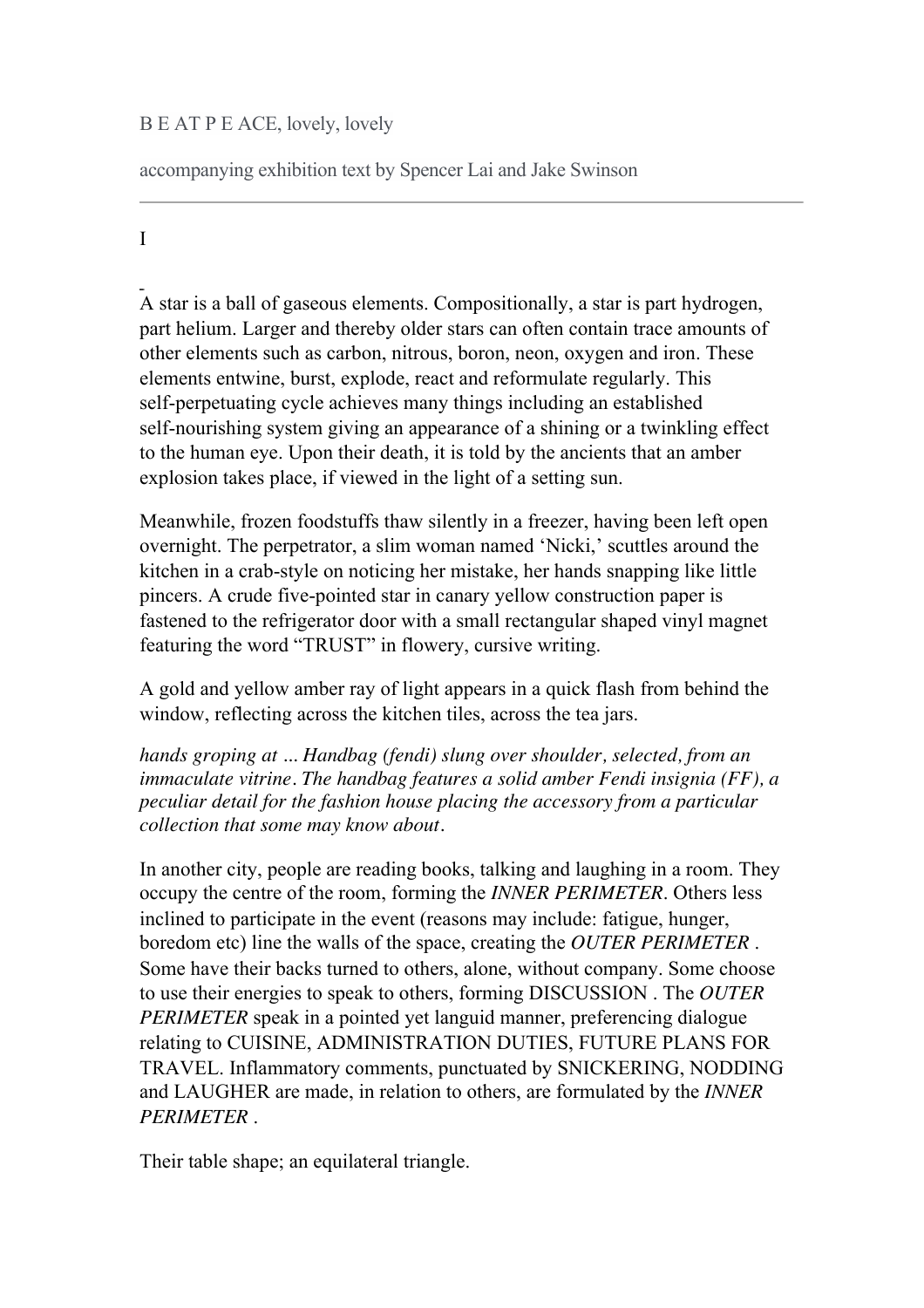Lining the walls of the room are a series of technical drawings depicting WHITE DOVES in various states of restful, gentle repose. The series comprises of a dozen or so drawings, hung evenly in a straight line. The DOVES, at least in this particular geographical region and immediate neighbouring towns, are said to be symbols of peace and unity. The drawings are rendered in coloured Derwent pencils – it is clear that the hand which has drawn the doves is highly skilled. This mastery is noted in the creator's ability to produce renditions of the feathered mammals in a realistic manner, through a combination of techniques such as shading, value and contrast. It is said that the drawings were meticulously worked over during what is called 'a difficult time' for the creator.

## II

*Forty thousand years ago, a figure, indistinct and partially obscured by peppercorn trees, unearths large amounts of soil in a large, open field. The land is uneven; a series of large excavations pockmark the dry, arid landscape. The figure toils the earth's furtive surface with a provisional tool; an intricately bound series of bamboo pieces, clay, woven reeds and a sharpened crescentshaped rock, filed to a incisive edge. The tool is menacing in its appearance, yet gracefully constructed. Noted: it is adorned with an interesting application of organic matter (kelp, shamrocks, ginger root etc.) elevating its objecthood from pure functionality, flirting with the realm of design.* 

*The tool is raised in the air and with a swift arc is driven down into the earth's damp surface, wet with summer rain. A note: this is years before controlled flooding, agricultural systemic formations of grid, too. The figure ceases, their mind entering a state of rest, weary from the day's activities. Resting under a peppercorn tree, the figure could be said to have the series of thoughts:* 

## *FOOD SHELTER REST*

*From their village, they could hear the children playing and a babbling brook several meters into the nearby forest. Curiously, the figure suddenly stood and walked into the forest from the clearing and the peppercorn tree towards the forest river. As they resumed foraging for what are now called 'wild cranberries' and setting traps for what are now called 'small mammals', a shard of yellow gold light caught the glint of their eye. On sharper investigation the figure saw a* PENTAGON PRIMARY SHAPE *emerging from the earth. On excavation and subsequent reveal to the entire village, the amber fragment starts wars, is held as collateral, balances the scales of international trade deals, inspired thousands of artists and is the subject of thought for a thousand more philosophers*.